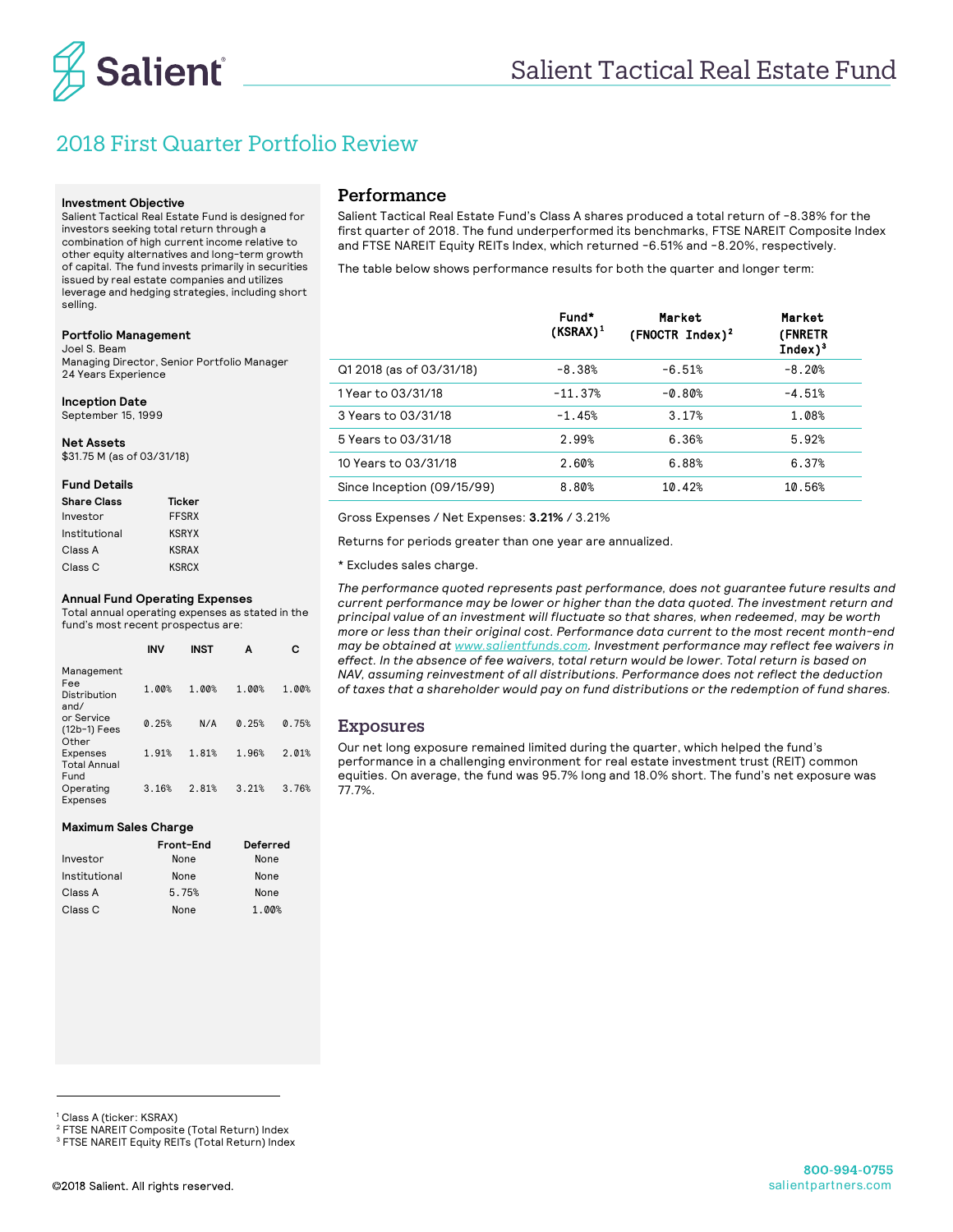

## Contribution

The table below shows the fund's top contributors and detractors for the quarter:

## Top Contributors & Detractors by Holding (as of 03/31/18)

| <b>Top Contributors</b>            |          | <b>Top Detractors</b>         |          |
|------------------------------------|----------|-------------------------------|----------|
| Vanguard Real Estate ETF (VNQ)     | 1.47%    | Colony NorthStar (CLNS)       | $-2.16%$ |
| Madison Square Garden Co (MSG)     | 0.38%    | Brookdale Senior Living (BKD) | $-0.64%$ |
| Genesis Healthcare (GEN)           | 0.31%    | Government Properties (GOV)   | $-0.53%$ |
| iShares U.S. Real Estate ETF (IYR) | $0.27\%$ | Mack-Cali Realty Corp (CLI)   | $-0.50%$ |
| Howard Hughes Corp (HHC)           | 0.12%    | Kite Realty Group (KRG)       | $-0.43%$ |

*Past performance does not guarantee future results.*

*These holdings may not reflect the current or future positions in the portfolio.*

As the table shows, most of the fund's underperformance can be attributed to a few holdings that had weak price performance during the quarter. For instance, Colony NorthStar (CLNS) was down -50% during the first quarter, due to disappointing performance and a dividend cut.

## Attribution

From a property sector standpoint, some of the top-contributing sectors for the first quarter were real estate ETF shorts, movies and entertainment (i.e., Madison Square Garden) and real estate development (i.e., Howard Hughes Corp.), which contributed 174 basis points (bps), 38 bps and 12 bps, respectively, to the fund's performance. Notable laggards included the diversified REITs sector (i.e., Colony NorthStar), which detracted -319 bps from the fund's return, and the shopping centers and office sectors, which detracted -172 and -146 bps, respectively.

The table below shows the fund's top contributors and detractors by underlying property sector versus the FTSE NAREIT Composite Index.

## Top Contributors & Detractors by Sector (as of 03/31/18)

|                                                  | <b>Top Contributors</b> |       | <b>Top Detractors</b> |          |
|--------------------------------------------------|-------------------------|-------|-----------------------|----------|
| Salient                                          | Real Estate ETF Shorts  | 1.74% | Diversified           | $-3.19%$ |
|                                                  | Movies & Entertainment  | 0.38% | Shopping Centers      | $-1.72%$ |
| Tactical<br><b>Real Estate</b>                   | Real Estate Development | 0.12% | Office                | $-1.46%$ |
| Fund                                             | Timber                  | 0.02% | Regional Malls        |          |
|                                                  | Commercial Financing    | 0.01% | Apartments            | $-0.49%$ |
| <b>FTSE</b><br>NAREIT<br>Composite<br>(TR) Index | Infrastructure          | 0.15% | Health Care           | $-1.00%$ |
|                                                  | Timber                  | 0.05% | Diversified           | $-0.89%$ |
|                                                  | N/A                     | -     | Regional Malls        | $-0.81%$ |
|                                                  | N/A                     |       | Shopping Centers      | $-0.78%$ |
|                                                  | N/A                     | -     | Office                | $-0.67%$ |

*Past performance does not guarantee future results.*

*These holdings may not reflect the current or future positions in the portfolio.*

Despite the short-term vicissitudes of the market, our strategy remains steady with respect to both our long holdings and our short strategy. We aim to own companies that will deliver attractive and consistent returns over long periods of time. We also aim to mitigate risk with a thoughtful strategy of short exposure.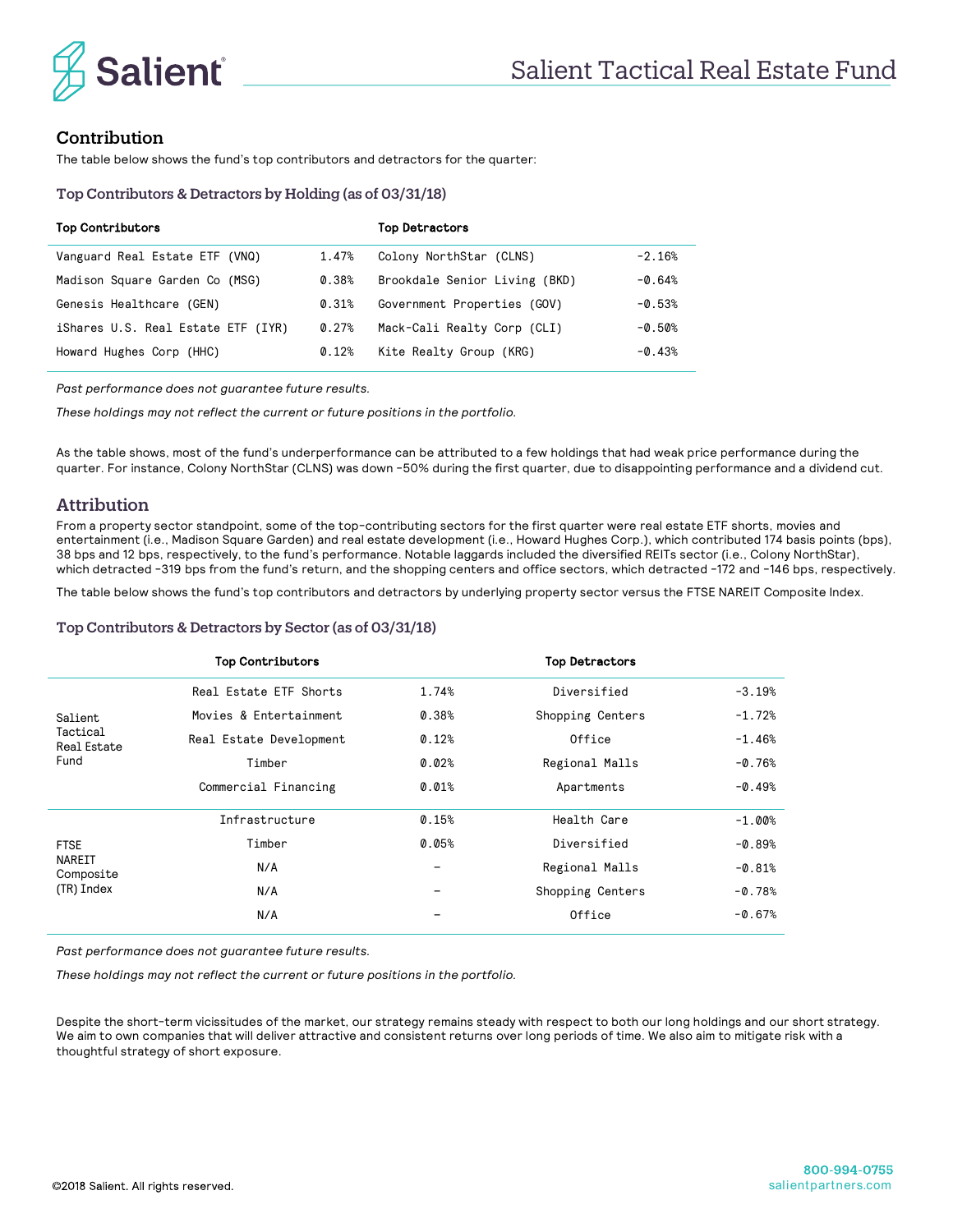

## Dividend Income

The fund's yield is below the yields of the REIT indices due to substantially lower long common equity exposures. Additionally, the fund has fees and expenses that indices do not have. Now more than ever, it is important to think of the fund's income *in the context* of total return. We remain steadfast in our willingness to accept less yield if doing so better serves the goal of preserving capital. Like we have said with respect to our efforts on Salient Select Income Fund, we don't want to stretch for a nickel of extra income if it puts a single dollar of NAV at risk.

## Investment Outlook

For nearly the last two years—since we transitioned the management of this fund to its current form—we have worked to harmonize our philosophy, outlook and methods across every dollar of capital we oversee. The fund experienced positive returns through the early part of 2017 but since then the fund has given back some of those returns. Nevertheless, we remain confident in our portfolio and in the operating strength underlying the broad market.

Operating-level, domestic REIT fundamentals remain healthy for most property types and across most geographic areas. Robust occupancy trends and positive re-leasing spreads, combined with sound coverage and leverage levels and accommodative markets for capital and M&A activity, lead us to believe that barring any truly exogenous shock in the global interest rate or trade environments, REITs will continue to offer attractive yields and risk-adjusted total returns.

We welcome any questions or comments. As always, thank you for your confidence and trust.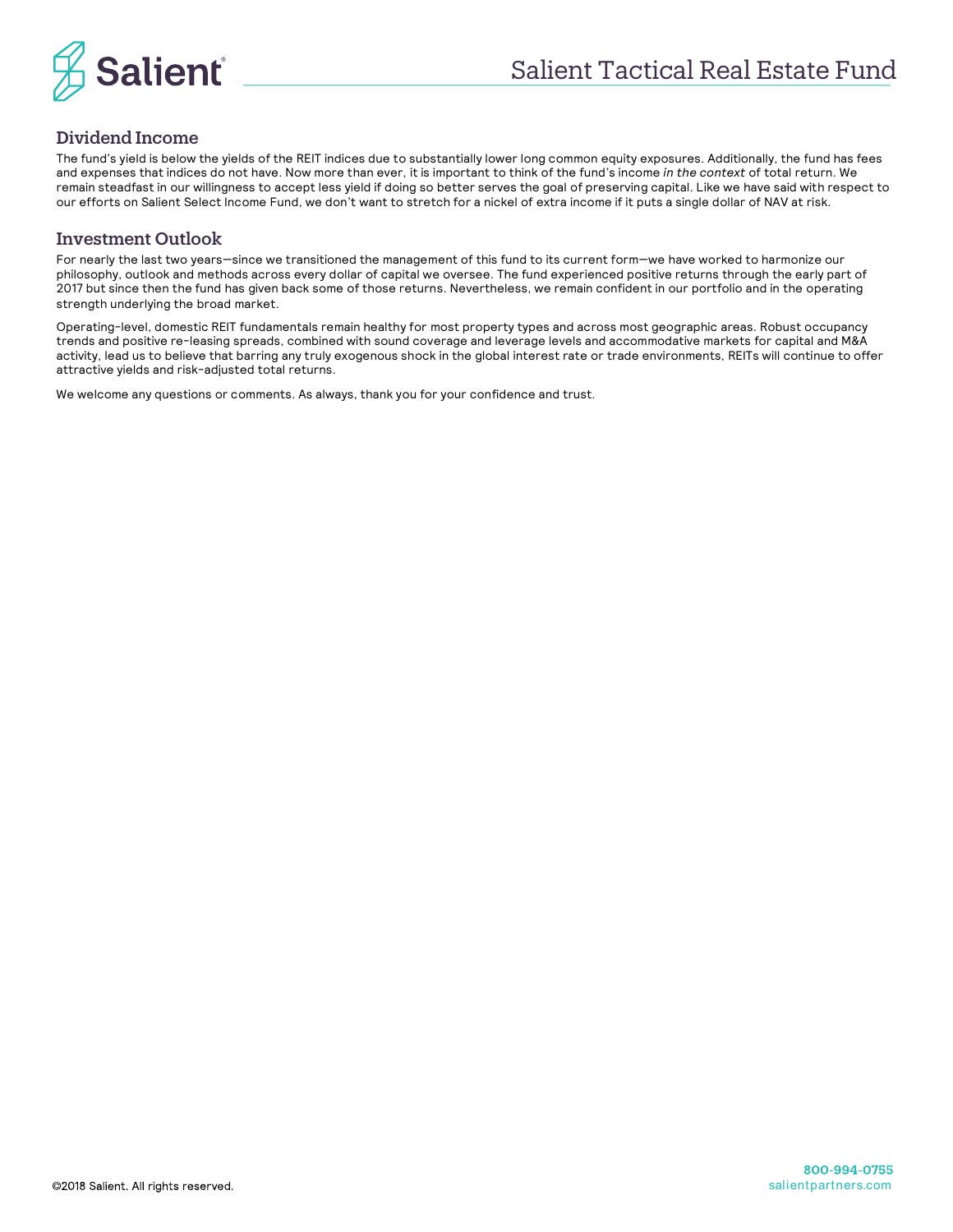

## Performance (%) as of 03/31/18

|                                | Q1       | <b>YTD</b> | 1 YR     | 3 YR    | <b>5 YR</b> | <b>10 YR</b> | Since<br>Inception |
|--------------------------------|----------|------------|----------|---------|-------------|--------------|--------------------|
| Investor                       | $-8.35$  | $-8.35$    | $-11.33$ | $-1.40$ | 3.06        |              | 5.38               |
| Institutional                  | $-8.25$  | $-8.25$    | $-10.99$ | $-1.04$ | 3.42        | 3.21         | 2.00               |
| Class A @NAV*                  | $-8.38$  | $-8.38$    | $-11.37$ | $-1.45$ | 2.99        | 2.60         | 8.80               |
| Class A @MOP**                 | $-13.66$ | $-13.66$   | $-16.46$ | $-3.38$ | 1.78        | 2.00         | 8.46               |
| Class C @NAV <sup>t</sup>      | $-8.50$  | $-8.50$    | $-11.87$ | $-1.98$ | 2.43        | 1.95         | 8.06               |
| Class C @MOP <sup>‡</sup>      | $-9.41$  | $-9.41$    | $-12.72$ | $-1.98$ | 2.43        | 1.95         | 8.06               |
| FTSE NAREIT Composite Index    | $-6.51$  | $-6.51$    | $-0.80$  | 3.17    | 6.36        | 6.88         |                    |
| FTSE NAREIT Equity REITs Index | $-8.20$  | $-8.20$    | $-4.51$  | 1.08    | 5.92        | 6.37         |                    |

Returns for periods greater than one year are annualized.

¶ On March 29, 2017, Advisor Class shares were closed and outstanding shares were exchanged for Institutional Class shares.

\* Excludes sales charge.

\*\* Reflects effects of the fund's maximum sales charge of **5.75%.**

† Excludes the effects of the 1% contingent deferred sales charge.

‡ Includes the effects of the 1% contingent deferred sales charge.

*The performance quoted represents past performance, does not guarantee future results and current performance may be lower or higher than the data quoted. The investment return and principal value of an investment will fluctuate so that shares, when redeemed, may be worth more or less than their original cost. Performance data current to the most recent month-end may be obtained at www.salientfunds.com. Investment performance may reflect fee waivers in effect. In the absence of fee waivers, total return would be lower. Total return is based on NAV, assuming reinvestment of all distributions. Performance does not reflect the deduction of taxes that a shareholder would pay on fund distributions or the redemption of fund shares.*

## Expense Ratio

| <b>Share Class</b> | Inception<br>Date | Gross | <b>Net</b> |  |
|--------------------|-------------------|-------|------------|--|
| Investor           | 05/02/11          | 3.16  | 3.16       |  |
| Institutional      | 04/28/06          | 2.81  | 2.81       |  |
| Class A            | 09/15/99          | 3.21  | 3.21       |  |
| Class C            | 09/15/99          | 3.76  | 3.76       |  |
|                    |                   |       |            |  |